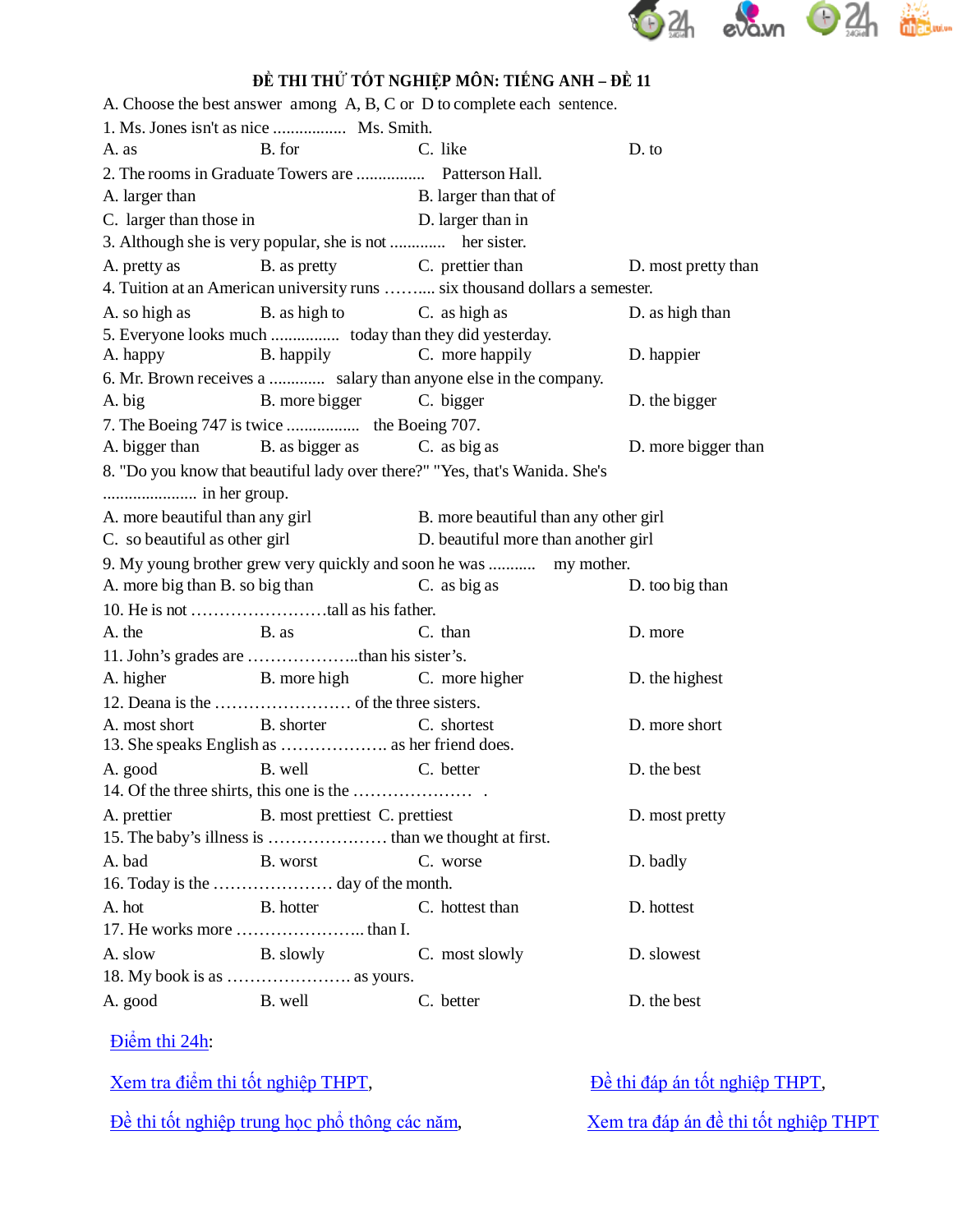

| A. much | B. many | C. mor |
|---------|---------|--------|

A. much B. the most

Điể[m thi 24h:](http://diemthi.24h.com.vn/dap-an-de-thi-thpt/) [Xem tra điể](http://diemthi.24h.com.vn/diem-thi-tot-nghiep-thpt/)m thi tốt nghiệp THPT,<br> $\frac{\partial}{\partial t}$  [thi đáp án tố](http://diemthi.24h.com.vn/dap-an-de-thi-thpt/)t nghiệp THPT,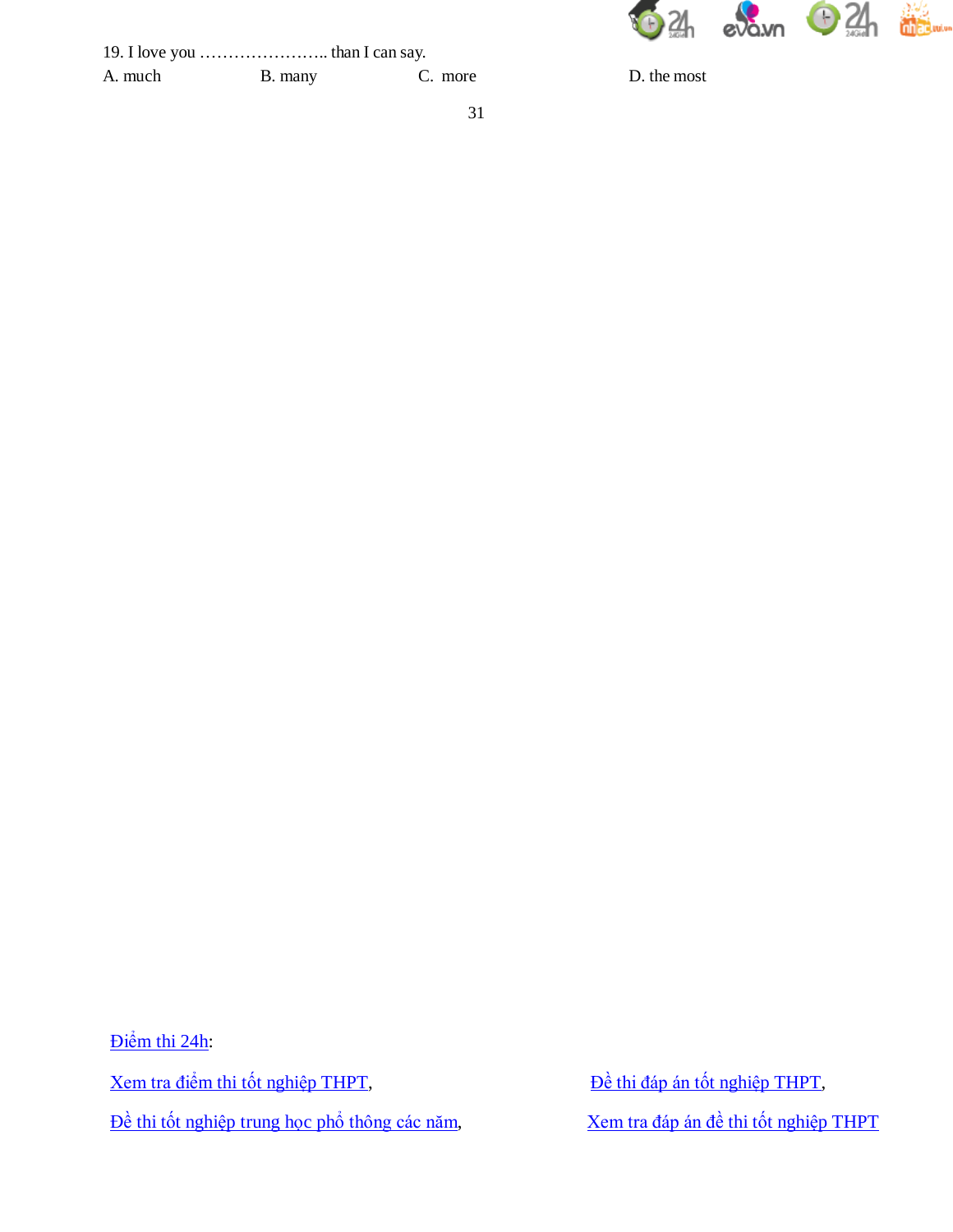

|                                                |                                                                                                    |                          | OÂn taäp toát nghieäp THPT Leâ Ngoïc Thaïch - Nguyeãã n Naëng Hoaøng Duy |
|------------------------------------------------|----------------------------------------------------------------------------------------------------|--------------------------|--------------------------------------------------------------------------|
|                                                |                                                                                                    |                          |                                                                          |
|                                                | A. cheaper B. cheapest C. more cheap                                                               |                          | D. more cheaper                                                          |
|                                                |                                                                                                    |                          |                                                                          |
| A. oldest                                      | B. the oldest                                                                                      | C. old                   | D. older                                                                 |
|                                                |                                                                                                    |                          |                                                                          |
| A. expensive                                   |                                                                                                    | B. more expensive        |                                                                          |
| C. the most expensive                          |                                                                                                    | D. the more expensive    |                                                                          |
|                                                |                                                                                                    |                          |                                                                          |
|                                                | A. more large B. more larger C. larger                                                             |                          | D. the largest                                                           |
|                                                |                                                                                                    |                          |                                                                          |
|                                                | A. more difficult B. most difficult C. difficulty                                                  |                          | D. difficult than                                                        |
|                                                |                                                                                                    |                          |                                                                          |
| A. narrow                                      | <b>B.</b> narrowest                                                                                | C. narrower              | D. most narrow                                                           |
|                                                |                                                                                                    |                          |                                                                          |
|                                                | A. as $\frac{1}{2}$ as $\frac{1}{2}$ B. so $\frac{1}{2}$ as $\frac{1}{2}$ C. more $\frac{1}{2}$ as |                          | D. A and B                                                               |
|                                                | 27. Peter usually drives  Mary.                                                                    |                          |                                                                          |
|                                                | A. more fast B. more fast than C. faster than                                                      |                          | D. B and C                                                               |
|                                                |                                                                                                    |                          |                                                                          |
| A. more beautifully                            |                                                                                                    | B. the most beautifully  |                                                                          |
| C. less beautifully                            |                                                                                                    | D. most beautifully      |                                                                          |
|                                                |                                                                                                    |                          |                                                                          |
| A. the highest large lake                      |                                                                                                    | B. largest high lake     |                                                                          |
| C. high largest lake                           |                                                                                                    | D. the high largest lake |                                                                          |
|                                                |                                                                                                    |                          |                                                                          |
| A. more expensive than                         |                                                                                                    | B. more expensive as     |                                                                          |
| C. most expensive than                         |                                                                                                    | D. better expensive than |                                                                          |
| 31. A: It's a long way from Britain, isn't it? |                                                                                                    |                          |                                                                          |
|                                                |                                                                                                    |                          |                                                                          |
| A. far                                         | B. farther                                                                                         | C. farthest              | D. further                                                               |
|                                                |                                                                                                    |                          |                                                                          |
| A. hot                                         | B. hotter                                                                                          | C. hottest               | D. hotter than                                                           |
|                                                | 33. Japan is usually  Saudi Arabia in summer.                                                      |                          |                                                                          |
| A. hot than                                    | B. as hot so                                                                                       | C. cooler than           | D. so hot as                                                             |
|                                                | 34.  apples are grown in Washington State.                                                         |                          |                                                                          |
| A. Best                                        | B. The most good C. The best                                                                       |                          | D. The better                                                            |
| 35. She is now  she used to.                   |                                                                                                    |                          |                                                                          |
| A. more busy than                              |                                                                                                    | B. busier than           |                                                                          |
| C. more busier than                            |                                                                                                    | D. busier that           |                                                                          |
|                                                | 36. This play is  than the one we saw last week.                                                   |                          |                                                                          |

## Điể[m thi 24h:](http://diemthi.24h.com.vn/dap-an-de-thi-thpt/)

| Xem tra điểm thi tốt nghiệp THPT,              | Đề thi đáp án tốt nghiệp THPT,        |
|------------------------------------------------|---------------------------------------|
| Đề thi tốt nghiệp trung học phổ thông các năm, | Xem tra đáp án đề thi tốt nghiệp THPT |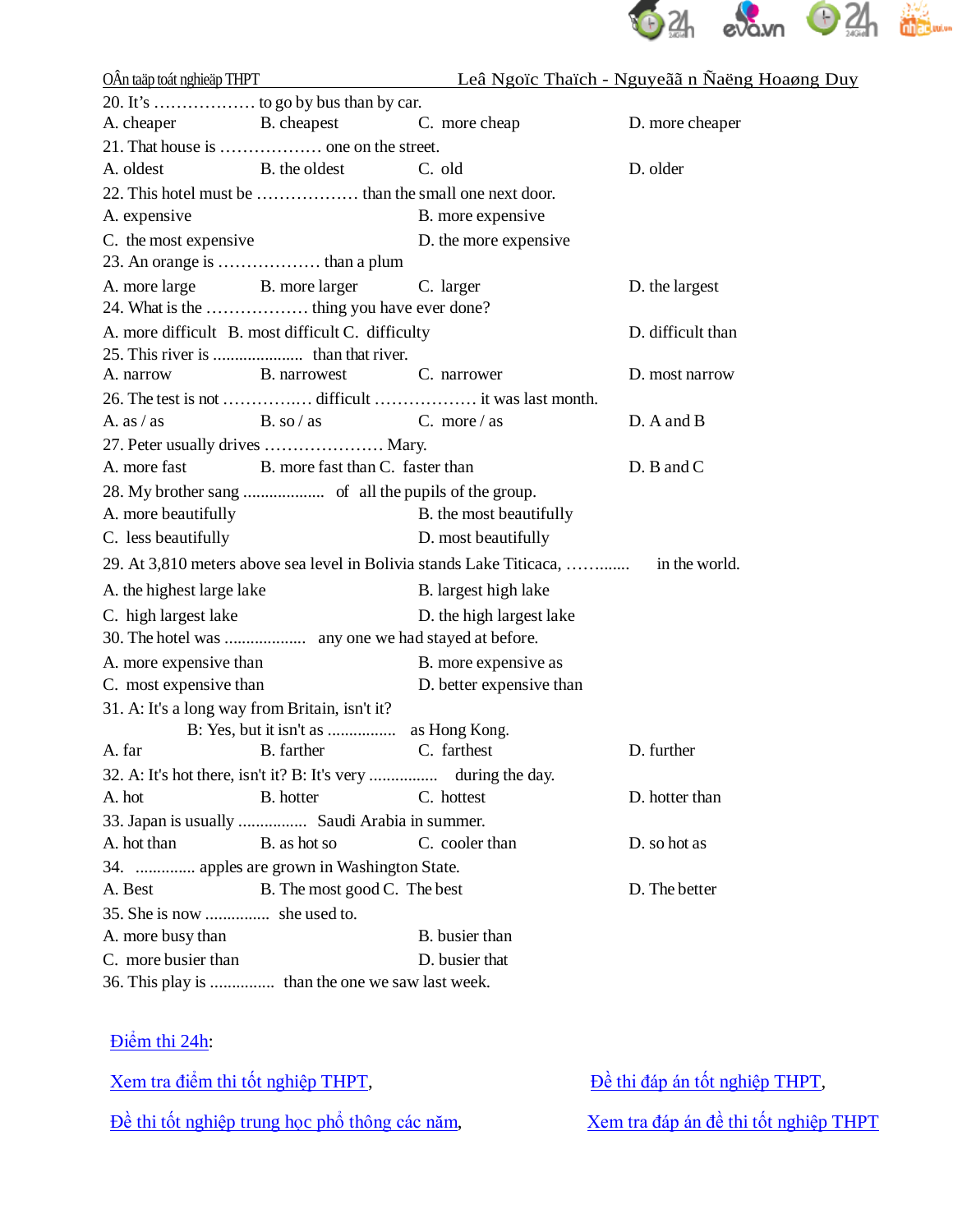

A. as good B. good C. more good D. better

37. Of Charles Dickens' novels, Great Expectations is perhaps .............. to many readers.

Điể[m thi 24h:](http://diemthi.24h.com.vn/dap-an-de-thi-thpt/) [Xem tra điể](http://diemthi.24h.com.vn/diem-thi-tot-nghiep-thpt/)m thi tốt nghiệp THPT,<br> $\frac{\partial}{\partial t}$  [thi đáp án tố](http://diemthi.24h.com.vn/dap-an-de-thi-thpt/)t nghiệp THPT,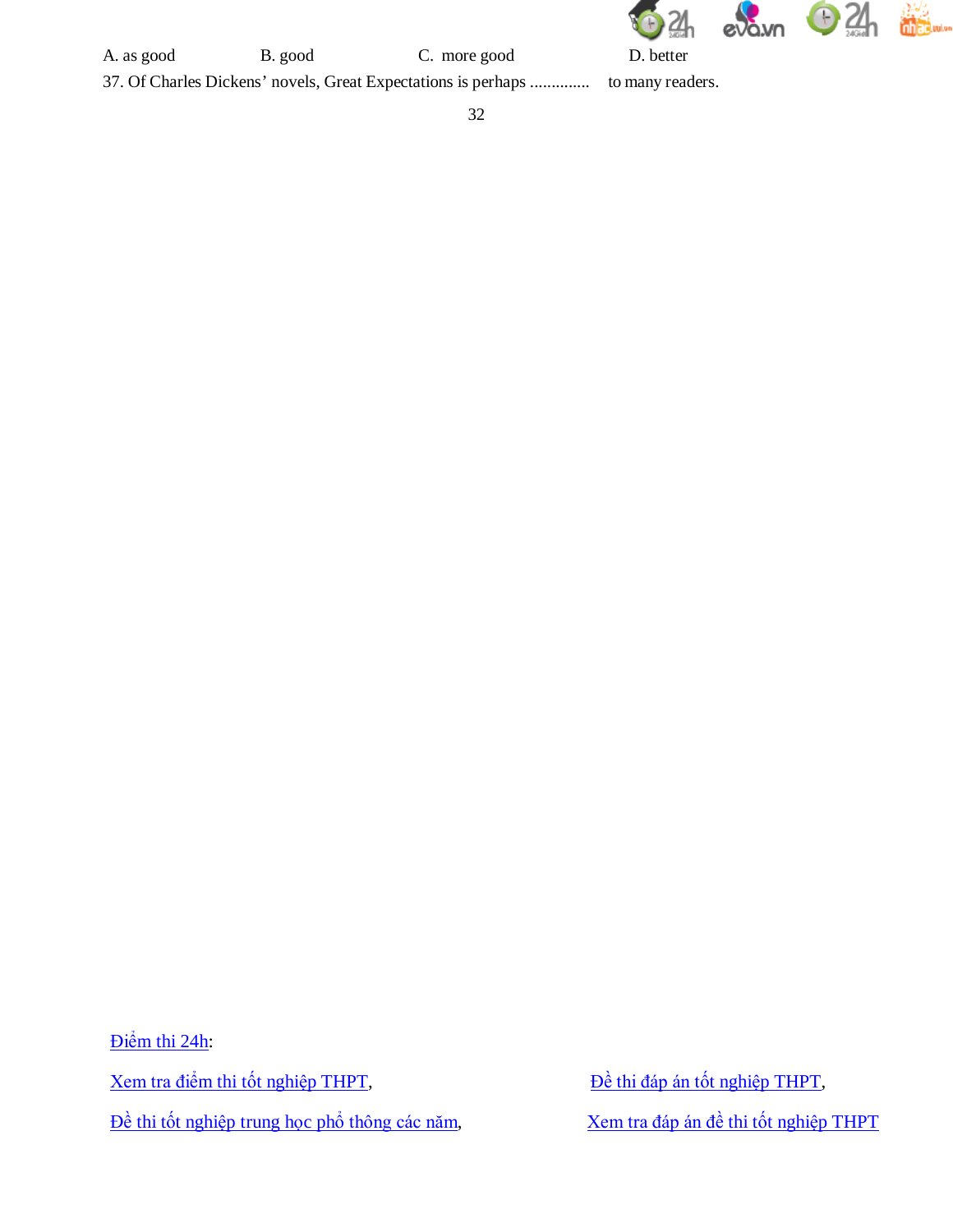

| OÂn taäp toát nghieäp THPT               |                                                |                                                                   | Leâ Ngoïc Thaïch - Nguyeãã n Naëng Hoaøng Duy |
|------------------------------------------|------------------------------------------------|-------------------------------------------------------------------|-----------------------------------------------|
| A. the most satisfying one               |                                                | B. most satisfying one                                            |                                               |
| C. more than satisfying one              |                                                | D. the more satisfying than                                       |                                               |
|                                          |                                                |                                                                   |                                               |
| A. friendlier than                       |                                                | B. friendly than                                                  |                                               |
| C. friendlier as                         |                                                | D. more friendly than                                             |                                               |
|                                          | 39. The Mississippi is  The Thames.            |                                                                   |                                               |
| A. the longer than                       |                                                | B. longer than                                                    |                                               |
| C. the longest than                      |                                                | D. more long than                                                 |                                               |
|                                          | 40.  tools are screwdrivers, hammers and saws. |                                                                   |                                               |
| A. The usefulness                        |                                                | B. The most useful                                                |                                               |
| C. The more useful                       |                                                | D. The best useful                                                |                                               |
|                                          |                                                |                                                                   |                                               |
| A. faster than                           | B. fast than                                   | C. fatter than                                                    | D. more fast than                             |
|                                          |                                                |                                                                   |                                               |
| A. more expensive as                     |                                                | B. the most expensive of                                          |                                               |
| C. more expensive than                   |                                                | D. as expensive than                                              |                                               |
|                                          |                                                |                                                                   |                                               |
| that                                     |                                                | B. more easy than                                                 |                                               |
| C. easier than                           |                                                | D. easier as                                                      |                                               |
|                                          |                                                |                                                                   |                                               |
| story                                    |                                                | B. the more boring story                                          |                                               |
| C. the story more boring                 |                                                | D. the most boring story                                          |                                               |
|                                          |                                                | 45. The picture he gave you is more valuable  the one he gave me. |                                               |
| A. over                                  | B. above                                       | $C.$ to                                                           | D. than                                       |
|                                          |                                                |                                                                   |                                               |
| A. good                                  | B. the best                                    | C. better                                                         | D. better                                     |
|                                          |                                                |                                                                   |                                               |
| A. faster                                | B. more faster                                 | C. the fastest                                                    | D. fastest                                    |
|                                          | 48. The Sears Tower is  building in Chicago.   |                                                                   |                                               |
| A. taller                                | B. the more tall                               | C. the tallest                                                    | D. taller and taller                          |
| 49. Peter is  John.                      |                                                |                                                                   |                                               |
| A. younger and more intelligent than     |                                                |                                                                   |                                               |
| B. more young and intelligent than       |                                                |                                                                   |                                               |
| C. more intelligent and young than       |                                                |                                                                   |                                               |
| D. the more intelligent and younger than |                                                |                                                                   |                                               |
|                                          | 50. The Mekong Delta is  deltas in Vietnam.    |                                                                   |                                               |
| A. the largest of the two                |                                                | B. the more larger of the two                                     |                                               |
| C. one of the two largest                |                                                | D. one of the two larger                                          |                                               |
|                                          |                                                |                                                                   |                                               |

Điể[m thi 24h:](http://diemthi.24h.com.vn/dap-an-de-thi-thpt/)

| Xem tra điểm thi tốt nghiệp THPT,              | Đề thi đáp án tốt nghiệp THPT,        |
|------------------------------------------------|---------------------------------------|
| Đề thi tốt nghiệp trung học phổ thông các năm, | Xem tra đáp án đề thi tốt nghiệp THPT |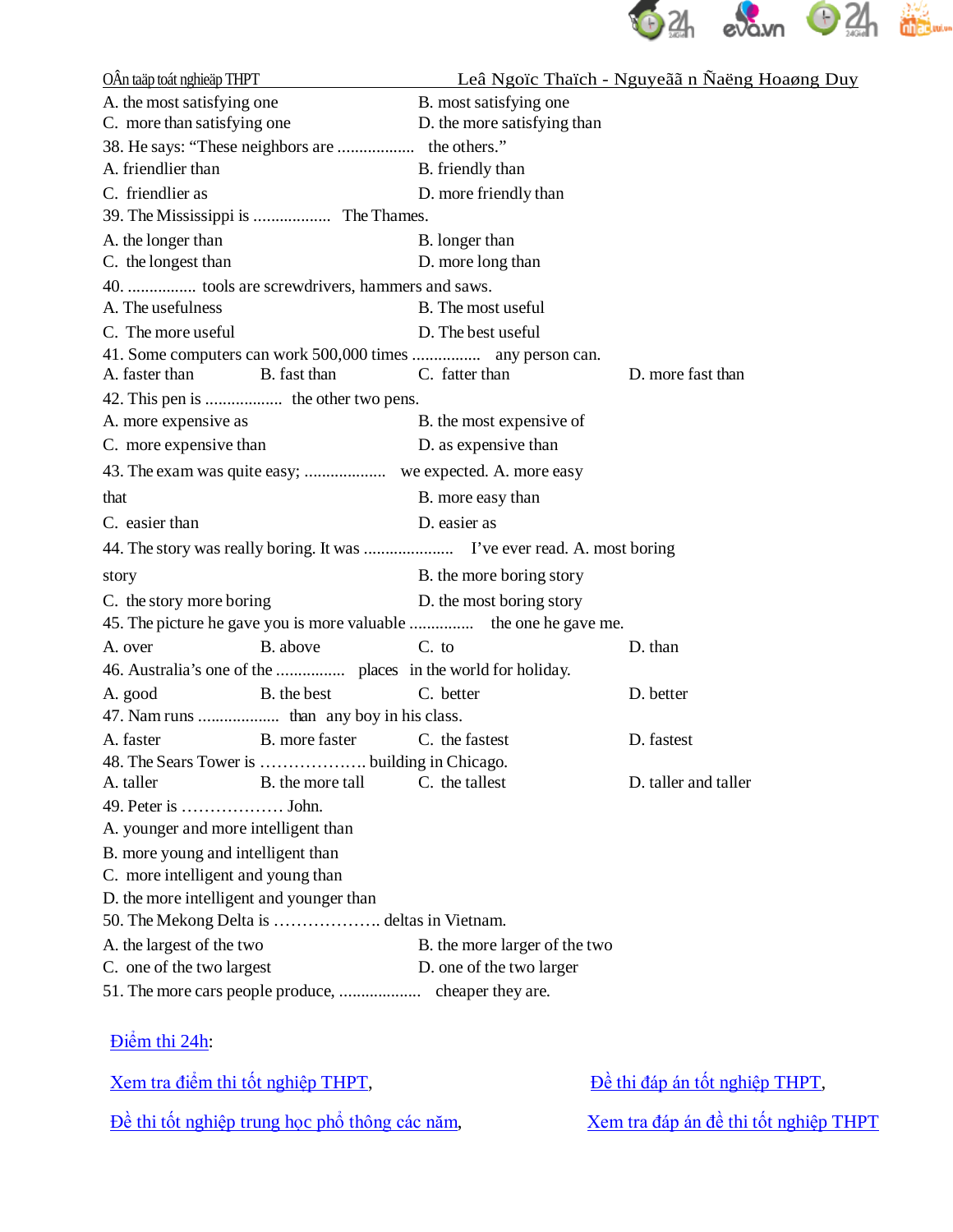

| A. the | B. the cars have C. the more |                                                  |
|--------|------------------------------|--------------------------------------------------|
|        |                              |                                                  |
|        |                              | A. bad / bad bad B. good / good C. worse / worse |
|        |                              |                                                  |

D. more / more

Điể[m thi 24h:](http://diemthi.24h.com.vn/dap-an-de-thi-thpt/) [Xem tra điể](http://diemthi.24h.com.vn/diem-thi-tot-nghiep-thpt/)m thi tốt nghiệp THPT,<br> $\frac{\partial}{\partial t}$  [thi đáp án tố](http://diemthi.24h.com.vn/dap-an-de-thi-thpt/)t nghiệp THPT,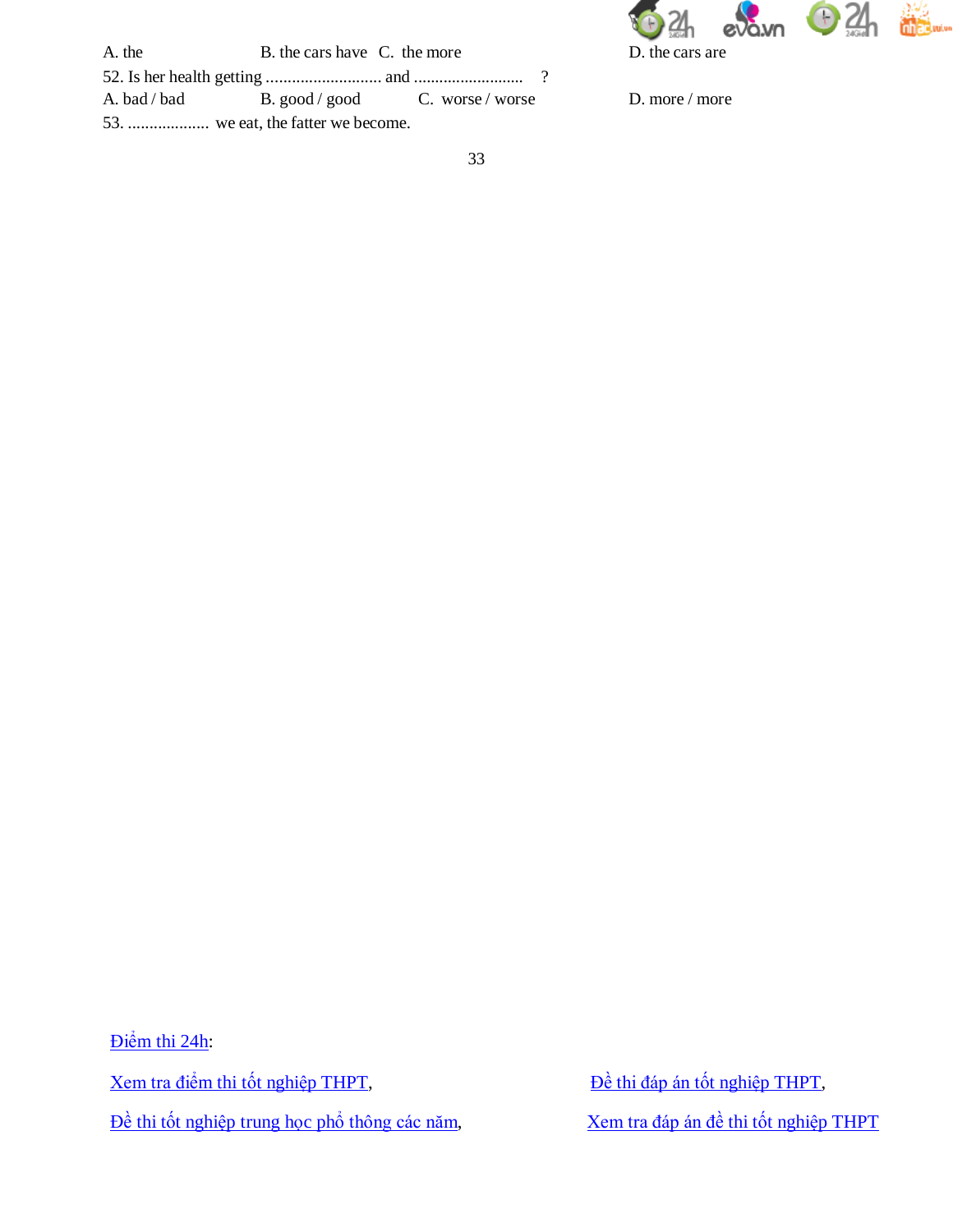

|                                          |                                                                 |                             | <u> OÂn taäp toát nghieäp THPT</u> Leâ Ngoic Thaich - Nguyeãa n Ñaëng Hoaøng Duy    |
|------------------------------------------|-----------------------------------------------------------------|-----------------------------|-------------------------------------------------------------------------------------|
| A. The much                              | B. The more D. Many                                             |                             | D. A lot of                                                                         |
|                                          |                                                                 |                             |                                                                                     |
| A. hard / hard                           |                                                                 | B. difficult / difficult    |                                                                                     |
| C. harder / harder                       |                                                                 | D. difficulty / difficulty  |                                                                                     |
|                                          |                                                                 |                             |                                                                                     |
|                                          | A. good / good B. better / better C. bad / bad                  |                             | D. well / well                                                                      |
|                                          |                                                                 |                             |                                                                                     |
| A. more is wood pulp                     |                                                                 | B. the more wood pulp is    |                                                                                     |
| C. wood pulp is                          |                                                                 | D. the much wood pulp is    |                                                                                     |
|                                          |                                                                 |                             |                                                                                     |
| A. the more weaker                       |                                                                 | B. the more weak            |                                                                                     |
| C. the weaker                            |                                                                 | D. weaker more              |                                                                                     |
|                                          |                                                                 |                             |                                                                                     |
| A. more good                             | B. better                                                       | C. better than              | D. good                                                                             |
|                                          |                                                                 |                             |                                                                                     |
| A. less lazy                             | B. the lazier                                                   | C. the more lazy            | D. lazier                                                                           |
|                                          | 60. "What's your thought of her presence here?" "The longer she |                             |                                                                                     |
|                                          |                                                                 |                             |                                                                                     |
| A. the most                              | B. the very more C. much more                                   |                             | D. the more                                                                         |
|                                          |                                                                 |                             |                                                                                     |
| A. colder with colder                    |                                                                 | B. colder and colder        |                                                                                     |
| C. colder and more cold                  |                                                                 | D. more and more cold       |                                                                                     |
|                                          |                                                                 |                             |                                                                                     |
| A. the most                              | B. the very more C. much more                                   |                             | D. the more                                                                         |
|                                          | 63.  he worked, the more money he earned.                       |                             |                                                                                     |
| A. The more hard B. The hard             |                                                                 | C. The harder               | D. The hardest                                                                      |
|                                          | 64.  I get to know Jim, the more I like him.                    |                             |                                                                                     |
| A. For more                              | B. More                                                         | C. The more                 | D. The most                                                                         |
|                                          | 65. The competition makes the price of goods                    |                             |                                                                                     |
| A. most cheap and cheap                  |                                                                 | B. cheaper and cheaper      |                                                                                     |
| C. more cheap and more cheap             |                                                                 | D. cheaper and more cheaper |                                                                                     |
|                                          |                                                                 |                             |                                                                                     |
| A. more and more                         |                                                                 | B. better and better        |                                                                                     |
| C. less and least                        |                                                                 | D. more and less            |                                                                                     |
|                                          |                                                                 |                             | 67. The  I read about history, the  it makes me realize how relevant history is for |
| us today.                                |                                                                 |                             |                                                                                     |
|                                          | A. more / better B. better / better C. more / more              |                             | D. better / more                                                                    |
|                                          |                                                                 |                             |                                                                                     |
| A. worse                                 | B. bad                                                          | C. well                     | D. good                                                                             |
| Diệm thi 24h:                            |                                                                 |                             |                                                                                     |
| <u>Xem tra điểm thi tốt nghiệp THPT,</u> |                                                                 |                             | Dề thi đáp án tốt nghiệp THPT,                                                      |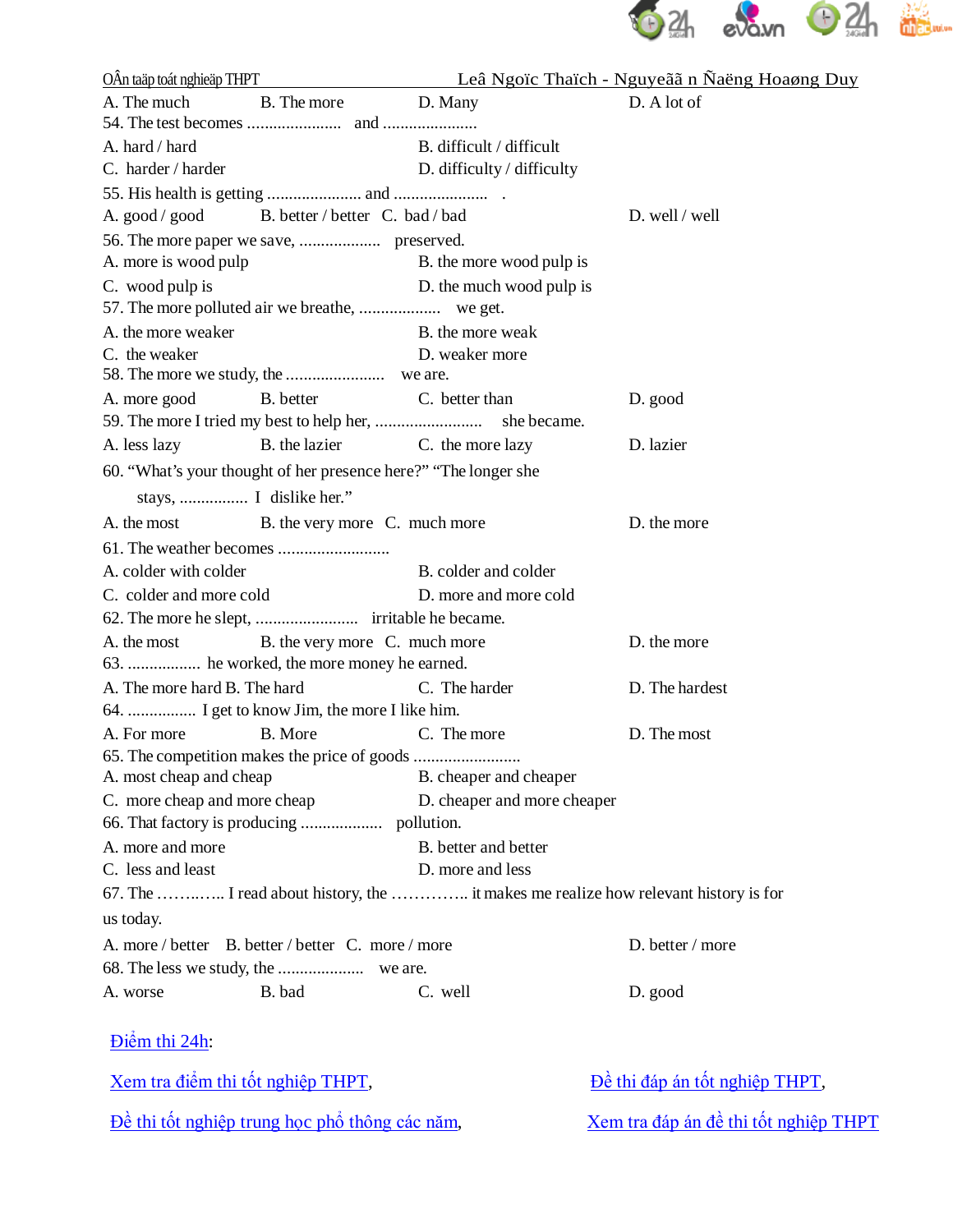

69. ................. the match was, the more spectators it attracted. A. The most

interesting B. The best interesting

C. The more interesting D. The interesting

70. The more running water you use, .........................

Điể[m thi 24h:](http://diemthi.24h.com.vn/dap-an-de-thi-thpt/) [Xem tra điể](http://diemthi.24h.com.vn/diem-thi-tot-nghiep-thpt/)m thi tốt nghiệp THPT,<br> $\frac{\partial}{\partial t}$  bề [thi đáp án tố](http://diemthi.24h.com.vn/dap-an-de-thi-thpt/)t nghiệp THPT,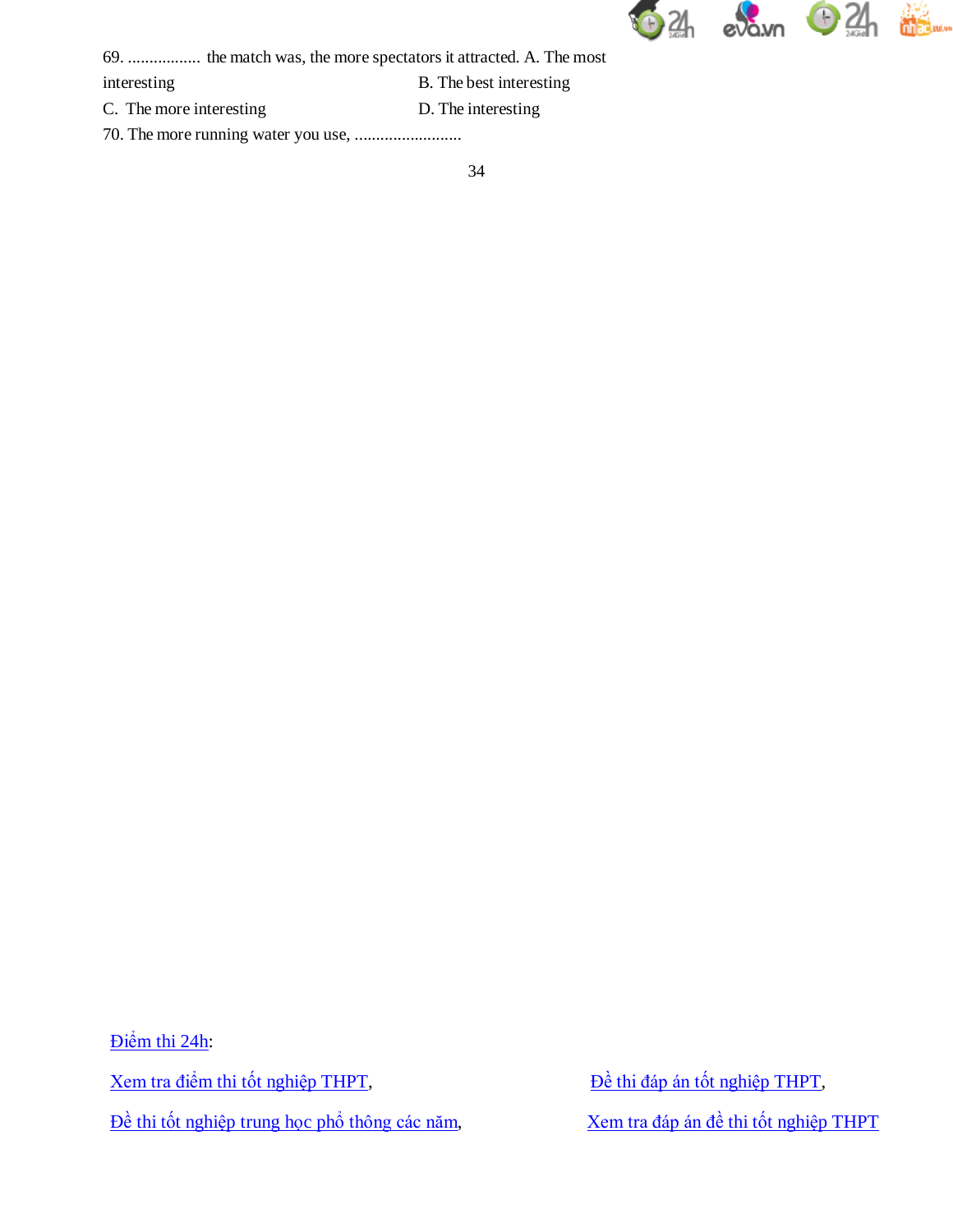

| OÂn taäp toát nghieäp THPT                                                                          | Leâ Ngoïc Thaïch - Nguyeãã n Ñaëng Hoaøng Duy |               |                                              |   |
|-----------------------------------------------------------------------------------------------------|-----------------------------------------------|---------------|----------------------------------------------|---|
| A. your bill will be higher                                                                         | B. will be higher your bill                   |               |                                              |   |
| C. the higher your bill will be                                                                     | D. the highest your bill will be              |               |                                              |   |
| B. Choose the underlined part among $\overline{A}$ , $\overline{B}$ , C or D that needs correcting. |                                               |               |                                              |   |
| 1. Richard feels good than several days ago.                                                        |                                               |               |                                              |   |
| B<br>A<br>C                                                                                         | D                                             |               |                                              |   |
| 2. Mary and Daisy are both intelligent students. Mary is so intelligent as Daisy.                   |                                               |               |                                              |   |
| A<br>B                                                                                              |                                               | C             | D                                            |   |
| 3. I found the conversation asmost interesting and I was glad to practice my English.<br>B<br>A     | C                                             |               | D                                            |   |
| 4. The Caspian Sea, asaltlake, is the largest than any other lakes in the world.<br>B<br>A          | C                                             | D             |                                              |   |
|                                                                                                     |                                               |               |                                              |   |
| 5. He drives the car more dangerous than his brother does.<br>B<br>A                                | $\mathcal{C}$                                 | D             |                                              |   |
| 6. It was the most biggest building that I had ever seen.                                           |                                               |               |                                              |   |
| A<br>B                                                                                              | $\mathcal{C}$<br>D                            |               |                                              |   |
| 7. I wish my house were so large as Jone's.                                                         |                                               |               |                                              |   |
| B<br>$\mathsf{A}$                                                                                   | D                                             |               |                                              |   |
| 8. The Mekong is one of the longer rivers in the world.                                             |                                               |               |                                              |   |
| $\mathcal{C}$<br>A<br>B                                                                             | D                                             |               |                                              |   |
| 9. She can play the piano moregood than hersister.                                                  |                                               |               |                                              |   |
| B<br>A<br>C                                                                                         | D                                             |               |                                              |   |
| 10. Many people believe that New York is the mostgreat city in America.                             |                                               |               |                                              |   |
| A                                                                                                   | $\mathcal{C}$<br>B                            | D             |                                              |   |
| 11. Jessica isonly an amateur, but she sings well than most professionals.                          |                                               |               |                                              |   |
| A<br>B                                                                                              | C                                             | D             |                                              |   |
| 12. This house is more spacious as that whitehouse I bought in Rapid City,                          |                                               |               |                                              |   |
| A<br>B                                                                                              | C                                             |               |                                              |   |
| South Dakota last year.                                                                             |                                               |               |                                              |   |
| D                                                                                                   |                                               |               |                                              |   |
| 13. They asked a lot of questions, checked their figures, and cameupwith best                       |                                               |               |                                              |   |
|                                                                                                     |                                               |               |                                              |   |
| A<br>solution.                                                                                      | B                                             |               | $\mathcal{C}$                                | D |
|                                                                                                     |                                               |               |                                              |   |
| 14. Almost everyone has heard themorefamous Olympic saying: "Stronger,                              |                                               |               |                                              |   |
|                                                                                                     | A                                             |               | B                                            |   |
| Higher, Faster."                                                                                    |                                               |               |                                              |   |
| D<br>$\mathsf{C}$                                                                                   |                                               |               |                                              |   |
| 15. Louise is the more capable of the three girls who have tried out for the part                   |                                               |               |                                              |   |
| $\mathbf{A}$<br>B                                                                                   |                                               | $\mathcal{C}$ |                                              |   |
| intheplay.                                                                                          |                                               |               |                                              |   |
| Diệm thi 24h:                                                                                       |                                               |               |                                              |   |
| <u>Xem tra điểm thi tốt nghiệp THPT,</u>                                                            |                                               |               | Dề thi đáp án tốt nghiệp THPT,               |   |
| Dề thi tốt nghiệp trung học phổ thông các năm,                                                      |                                               |               | <u>Xem tra đáp án đề thi tốt nghiệp THPT</u> |   |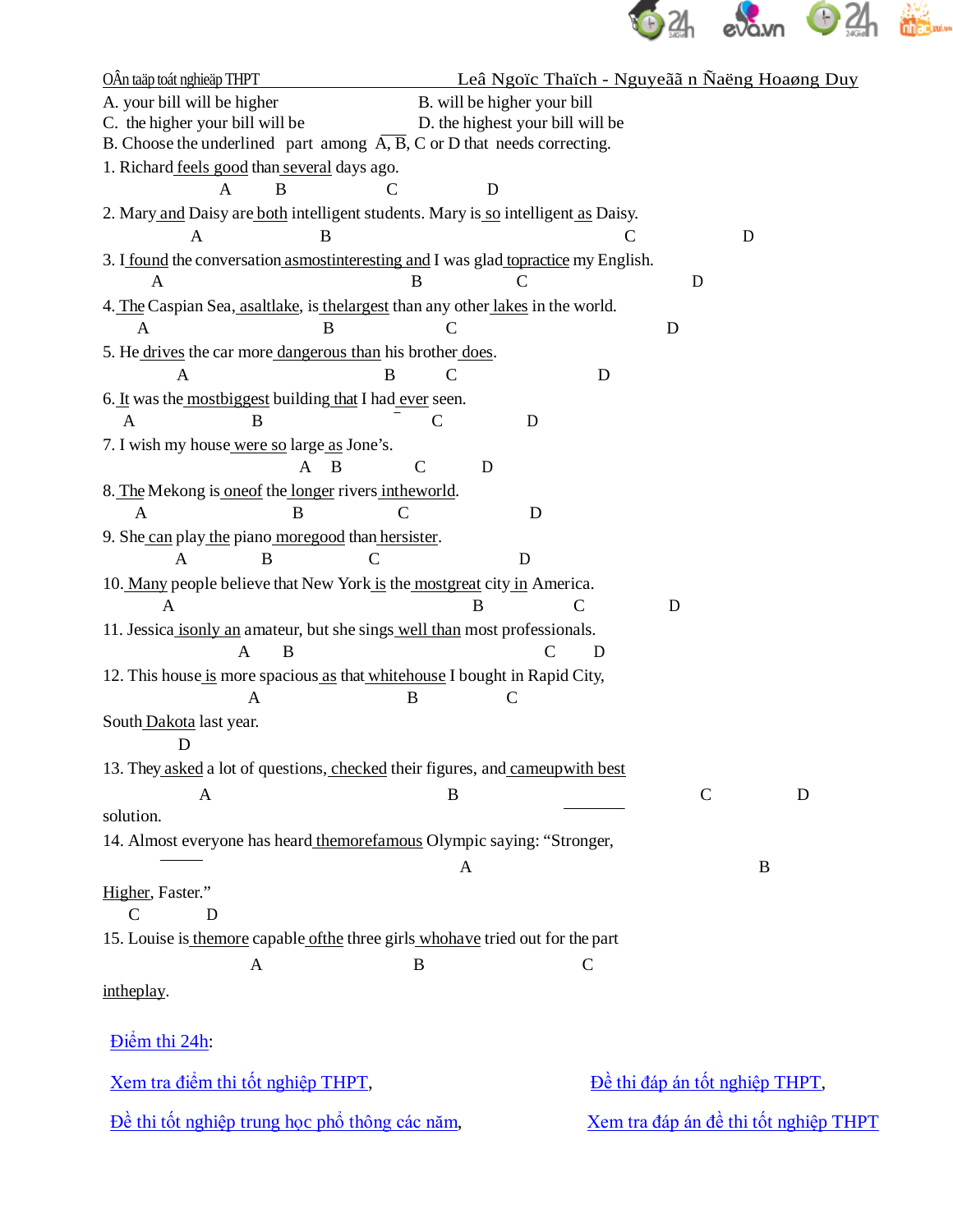

- D
- 16. This telephone isn't ascheap the otherone, but it works much better.
	- A B C D

17. Stories are the mostgood way of teaching moral lessons to young people.

Điể[m thi 24h:](http://diemthi.24h.com.vn/dap-an-de-thi-thpt/) [Xem tra điể](http://diemthi.24h.com.vn/diem-thi-tot-nghiep-thpt/)m thi tốt nghiệp THPT,<br> $\frac{D\grave{e}}{D\grave{e}}$  [thi đáp án tố](http://diemthi.24h.com.vn/dap-an-de-thi-thpt/)t nghiệp THPT,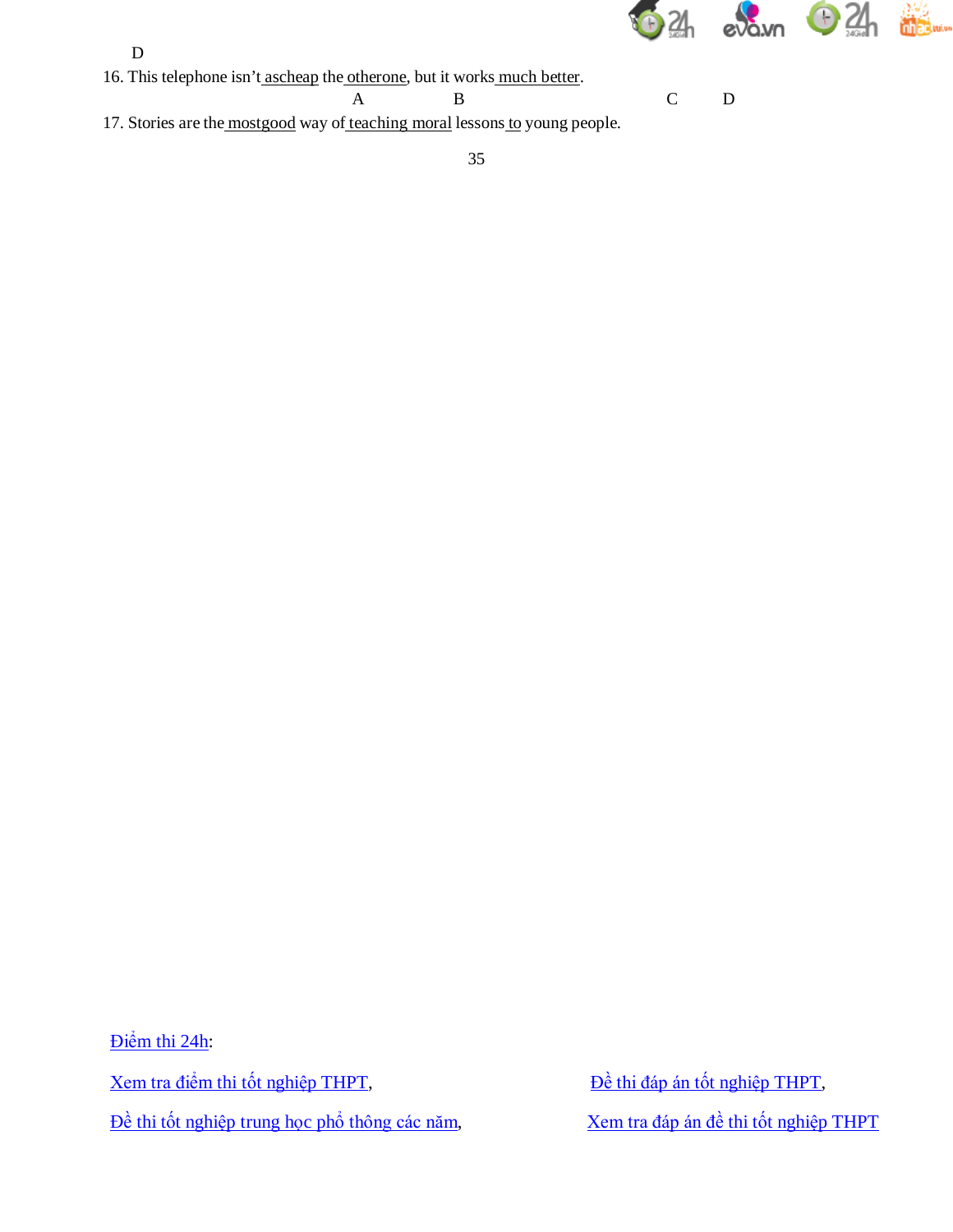

| OÂn taäp toát nghieäp THPT                                                                      |               | Leâ Ngoïc Thaïch - Nguyeãã n Ñaëng Hoaøng Duy |
|-------------------------------------------------------------------------------------------------|---------------|-----------------------------------------------|
| B<br>A                                                                                          | C             | D                                             |
| 18. The first skill tolearn is how to write only the more important words, not                  |               |                                               |
| A<br>B                                                                                          | $\mathcal{C}$ |                                               |
| whole sentences.<br>D                                                                           |               |                                               |
| 19. It is certainly true that the average woman has weaker muscles that the                     |               |                                               |
| A<br>B                                                                                          | $\mathcal{C}$ | D                                             |
| average man.                                                                                    |               |                                               |
| 20. In 1925, he joined the advertising department of Doubleday Page and                         |               |                                               |
| B<br>A                                                                                          |               |                                               |
| Company, one of the mostlarge publishing houses in New York.                                    |               |                                               |
| C<br>C. Choose one sentence that best rewrites the sentence given:                              | D             |                                               |
| They understand more than we do.<br>1.                                                          |               |                                               |
| A. We don't understand as much as they do.                                                      |               |                                               |
| B. We don't understand anything at all.                                                         |               |                                               |
| C. They understand everything inside out.                                                       |               |                                               |
| D. They are very intelligent.                                                                   |               |                                               |
| 2. It is much more difficult to speak English than to speak French.                             |               |                                               |
| A. To speak French is more difficult than to speak English.                                     |               |                                               |
| B. To speak English is more difficult than to speak French. C. Speaking                         |               |                                               |
| English is more difficult than to speak French. D. Speaking French is not as                    |               |                                               |
| difficult as to speaking English.                                                               |               |                                               |
| 3. My interview lasted longer than yours.<br>A. Your interview wasn't as short as mine. B. Your |               |                                               |
| interview was shorter than mine. C. Your interview was                                          |               |                                               |
| as long as mine.                                                                                |               |                                               |
| D. Your interview was longer than mine.                                                         |               |                                               |
| 4. When I was younger, I used to go climbing more than I do now.                                |               |                                               |
| A. Now I don't go climbing anymore.                                                             |               |                                               |
| B. I used to go climbing when I younger.                                                        |               |                                               |
| C. Now I don't go climbing as much as I did.                                                    |               |                                               |
| D. I don't like going climbing any more.<br>5. Your coffee is not as good as mine.              |               |                                               |
| A. Mine is better than yours.                                                                   |               | C. My coffee is better than yours.            |
| B. My coffee is better than your.                                                               |               | D. My coffee is more good than yours.         |
| 6. I can't cook as well as my mother does.                                                      |               |                                               |
| A. My mother can cook better than I can. B. My                                                  |               |                                               |
| mother can't cook better than I can. C. My mother can                                           |               |                                               |
| cook well than I can.                                                                           |               |                                               |
|                                                                                                 |               |                                               |
| Diệm thi 24h:                                                                                   |               |                                               |
| <u>Xem tra điểm thi tốt nghiệp THPT,</u>                                                        |               | Dề thi đáp án tốt nghiệp THPT,                |
|                                                                                                 |               |                                               |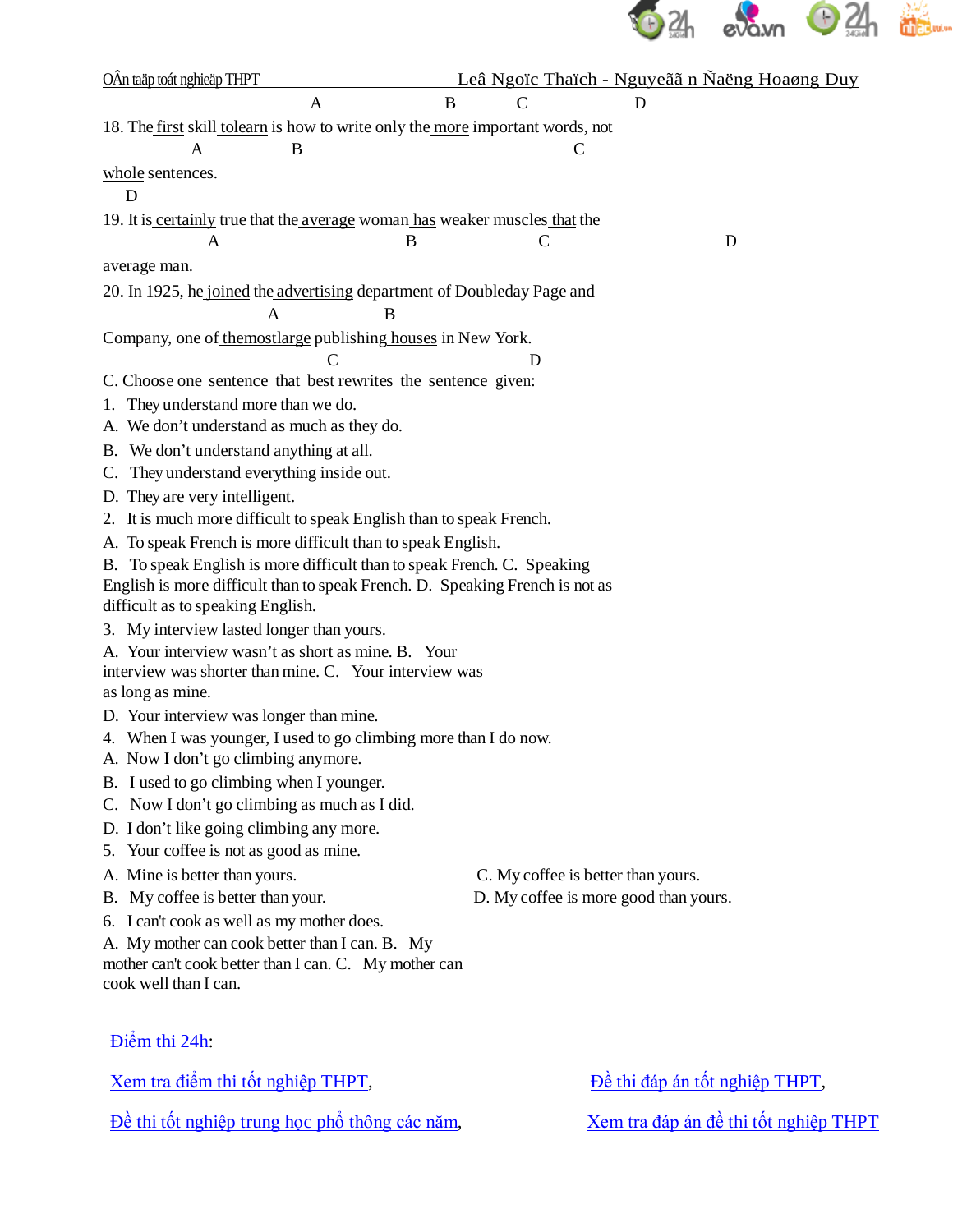

- D. I can cook better than my mother can.
- 7. Murder is the most serious of all crimes.
- 
- A. Murder is very serious. C. Everyone is very afraid of murder.

Điể[m thi 24h:](http://diemthi.24h.com.vn/dap-an-de-thi-thpt/) [Xem tra điể](http://diemthi.24h.com.vn/diem-thi-tot-nghiep-thpt/)m thi tốt nghiệp THPT,<br> $\frac{\partial}{\partial t}$  bề [thi đáp án tố](http://diemthi.24h.com.vn/dap-an-de-thi-thpt/)t nghiệp THPT,